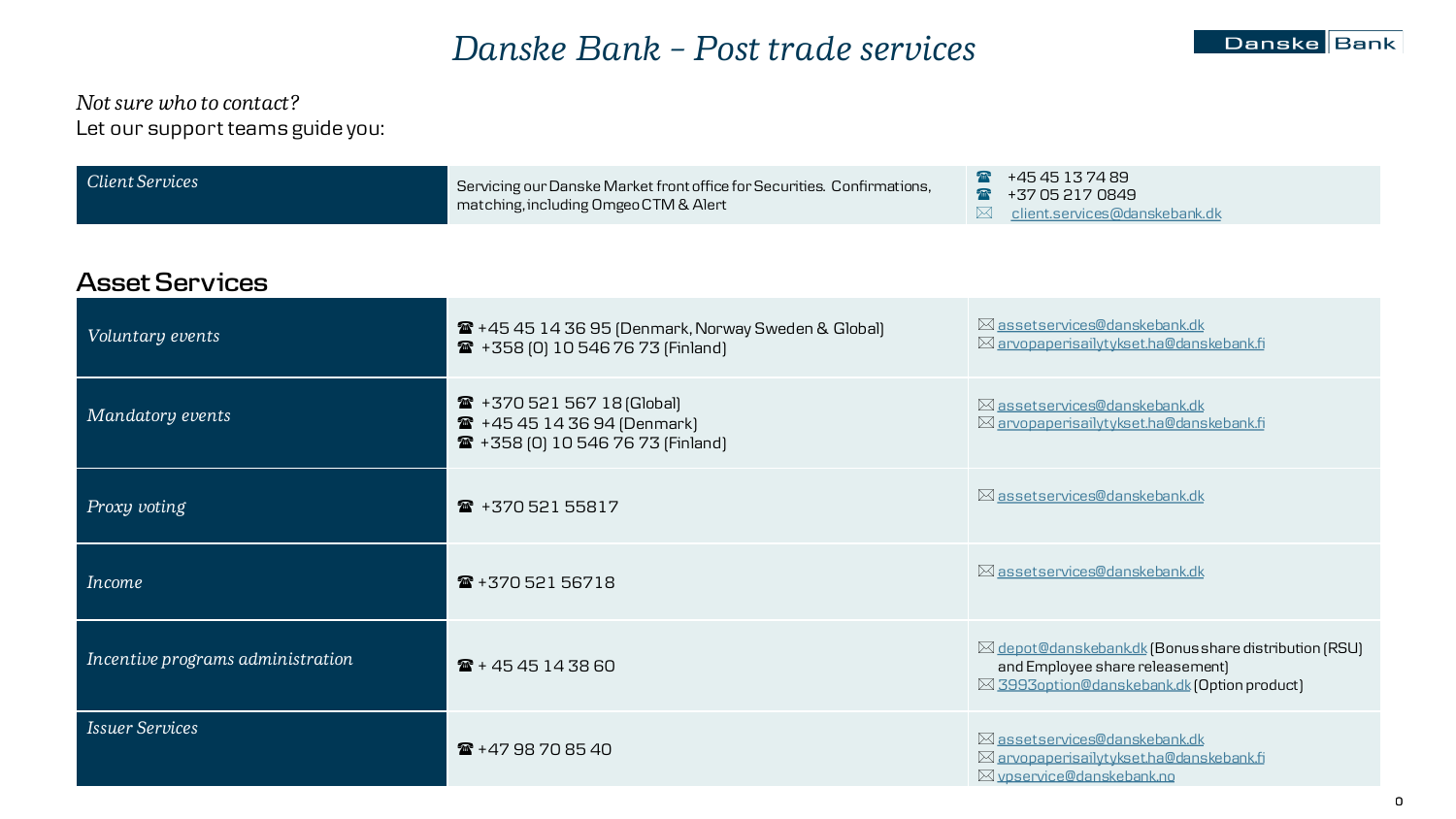# **Corporate, Institutional & Investment Banking Services**

| <b>Investor Services Client Management</b> | Investor Services Client Management function as main point of<br>entry for custody customers                                                                                                                                      | Denmark +45 45 14 38 97<br>Finland +358 [0] 10546 83 48<br>Norway + 47 85 40 65 23<br>Sweden +46 [0] 752 48 18 81<br>custodyrelationshipservices@danskebank.dk<br>$\boxtimes$                                                                                                   |
|--------------------------------------------|-----------------------------------------------------------------------------------------------------------------------------------------------------------------------------------------------------------------------------------|---------------------------------------------------------------------------------------------------------------------------------------------------------------------------------------------------------------------------------------------------------------------------------|
| Depositary Services                        | Depositary Services provide investor protection services that are<br>based on requirements stipulated in EU regulation to funds and<br>fund managers.                                                                             | Denmark +45 61 78 77 99<br>⊠ r3453@danskebank.dk<br>Finland +358 [0] 10 546 7538<br>⊠ depositaryservices.finland@danskebank.fi<br>Norway +47 85 40 76 01<br>$\boxtimes$ depotmottaker@danskebank.no<br>Sweden +46 [0] 75 248 01 07<br>⊠ depositaryservices.sweden@danskebank.se |
| Custody Support                            | Coordination of custody accounts' opening, RFPs, DDQs, market<br>openings, proxy voting, pricing/billing questions, SSIs, preparation<br>of customers' documentation<br>Coordination and support related to Custody set up issues | $\sqrt{m}$<br>+370 521 56060<br>custodysupport@danskebank.lt                                                                                                                                                                                                                    |
| Custody Administration                     | Administration of linkage of Cash accounts to Custody Accounts,<br>Custody- and Sub-Custody accounts, administration of Fee<br>Collection, ad hoc questions related to administration of Custody<br>accounts                      | $\frac{1}{2}$ + 370 521 560 60<br>⊠ Denmark: custodvadministration@danskebank.lt<br>⊠ Finland: gslassetservices@danskebank.fi<br>⊠ Norway: vpservice@danskebank.no<br>⊠ Sweden: custadmin.se@danskebank.lt<br>⊠ feecollection@danskebank.lt (Fees related questions)            |
| Sub Custody Settlement                     | Custody settlement services to global financial institutions<br>who wish to access the Nordic Markets                                                                                                                             | +370 521 56081<br>$\sqrt{m}$<br>custody.settlements@danskebank.dk                                                                                                                                                                                                               |
| Global Custody Settlement                  | Settlement of third party transactions on all securities in all<br>markets                                                                                                                                                        | +370 521 560 40<br>$\frac{1}{2}$<br>$\boxtimes$ global.cust.sett@danskebank.lt                                                                                                                                                                                                  |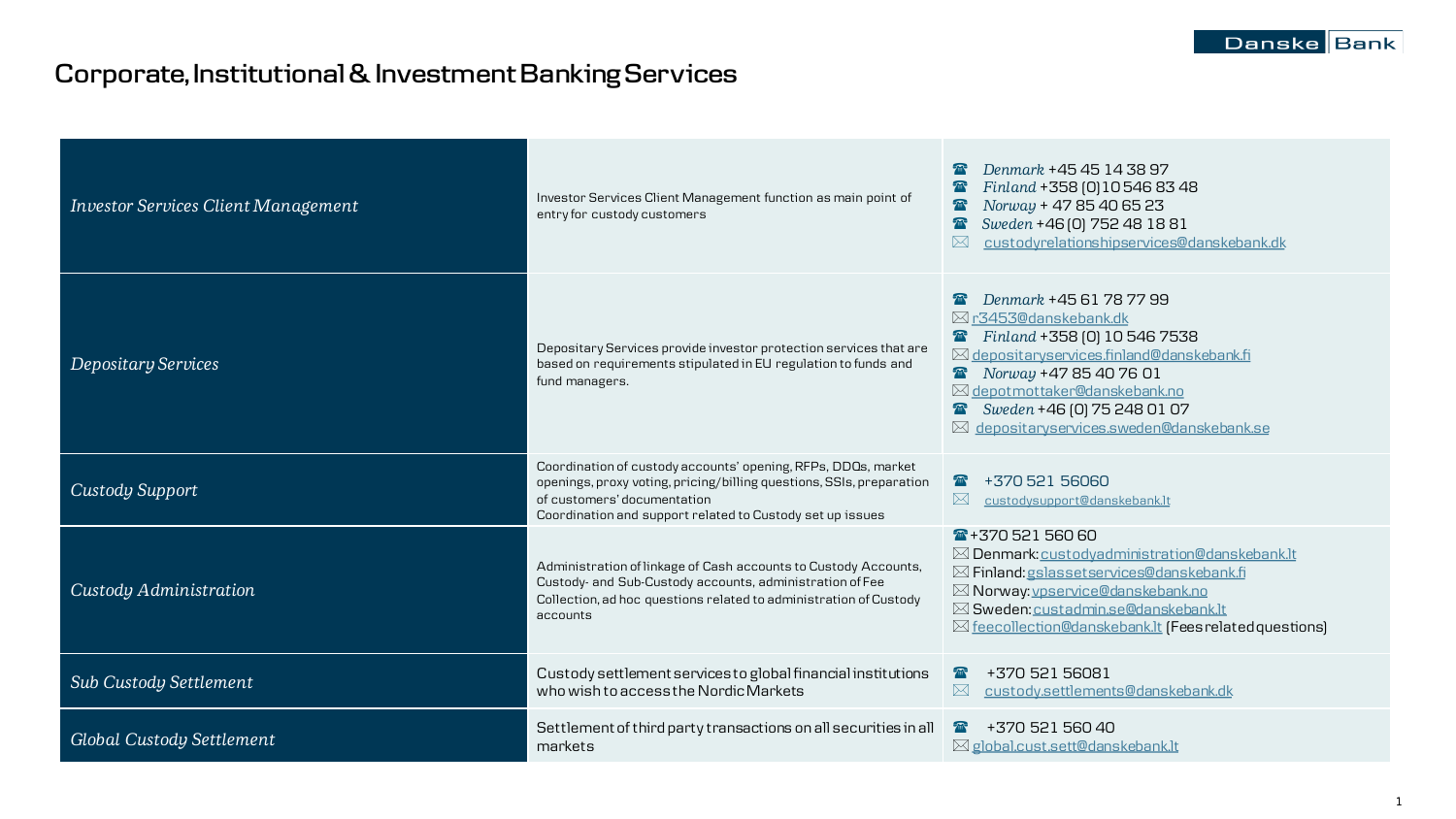# **Corporate, Institutional & Investment Banking Services**

| Confirmations, Matching, Allocations, Client set-up                    | Servicing our Danske Market front office for Securities.<br>Confirmations, matching, including Omgeo CTM & Alert                  | +45 45 13 74 89<br>+370 5 217 0849<br>client.services@danskebank.dk<br>$\bowtie$                                                                                                                                                                                                        |
|------------------------------------------------------------------------|-----------------------------------------------------------------------------------------------------------------------------------|-----------------------------------------------------------------------------------------------------------------------------------------------------------------------------------------------------------------------------------------------------------------------------------------|
| Equity CSD services - VP, VPS, Euroclear Finland & Euroclear<br>Sweden | Settlement of equity securities in Danish VP, Norwegian<br>VPS, Euroclear Finland and Euroclear Sweden (VPC)                      | VP: +45 45 13 74 28<br>$\frac{1}{2}$<br>VPS/ECLSE: +45 45 14 01 58 / +370 521 706 64<br>ECL FI: +358 10 546 75 65<br>$\mathbf{F}$<br>VP, VPS, ECL SE: nordic.settlement@danskebank.dk<br>$\bowtie$<br>ECL FI: equitysettlement.fi@danskebank.fi<br>$\bowtie$                            |
| Equity Custodian Services - International settlement                   | Settlement of equity securities in non-Nordic market                                                                              | +370 521 706 64<br>3887int.eu@danskebank.dk<br>$\bowtie$<br>3887int.us@danskebank.dk<br>$\bowtie$                                                                                                                                                                                       |
| Free of Payment (transfers)                                            | Transfer of securities (free of payment) and trade transfers, with<br>exception of transfers of external Swedish or foreign funds | $\sqrt{2}$ +370 521 774 00<br>⊠ 3887int.cs@danskebank.dk<br>⊠ Sweden: 34kd-securities@danskebank.se (for Swedish<br>securities)<br>⊠ Finland: foreign.custody.ap@danskebank.fi<br>⊠ Norway: vpservice@danskebank.no<br>⊠ Trade transfers: r34kdtrt@danskebank.lt (for advisors<br>only) |
| International and Domestic Investment funds                            | External Fund account openings at Transfer Agent level,<br>trading, settlement of international and domestic funds                | ⊠ fundadmin@danskebank.com (general queries)<br>☎+37052155610<br>$\boxtimes$ fundtrading@danskebank.com (for Fund trading orders)<br>$\frac{1}{2}$ +46 (0) 752 48 18 75                                                                                                                 |
| Mutual funds distributed to Norwegian customers,<br>Aksjesparekonto    | Fund administration & support for Norwegian private<br>customers                                                                  | +47 98 70 85 40<br>$\frac{1}{\sqrt{10}}$<br>⊠ plassering@danskebank.no (Fundadministration)<br>⊠ Danske ask@danskebank.no (Share savings accounts)<br>⊠ vpservice@danskebank.no (Issuing services and custody<br>support)                                                               |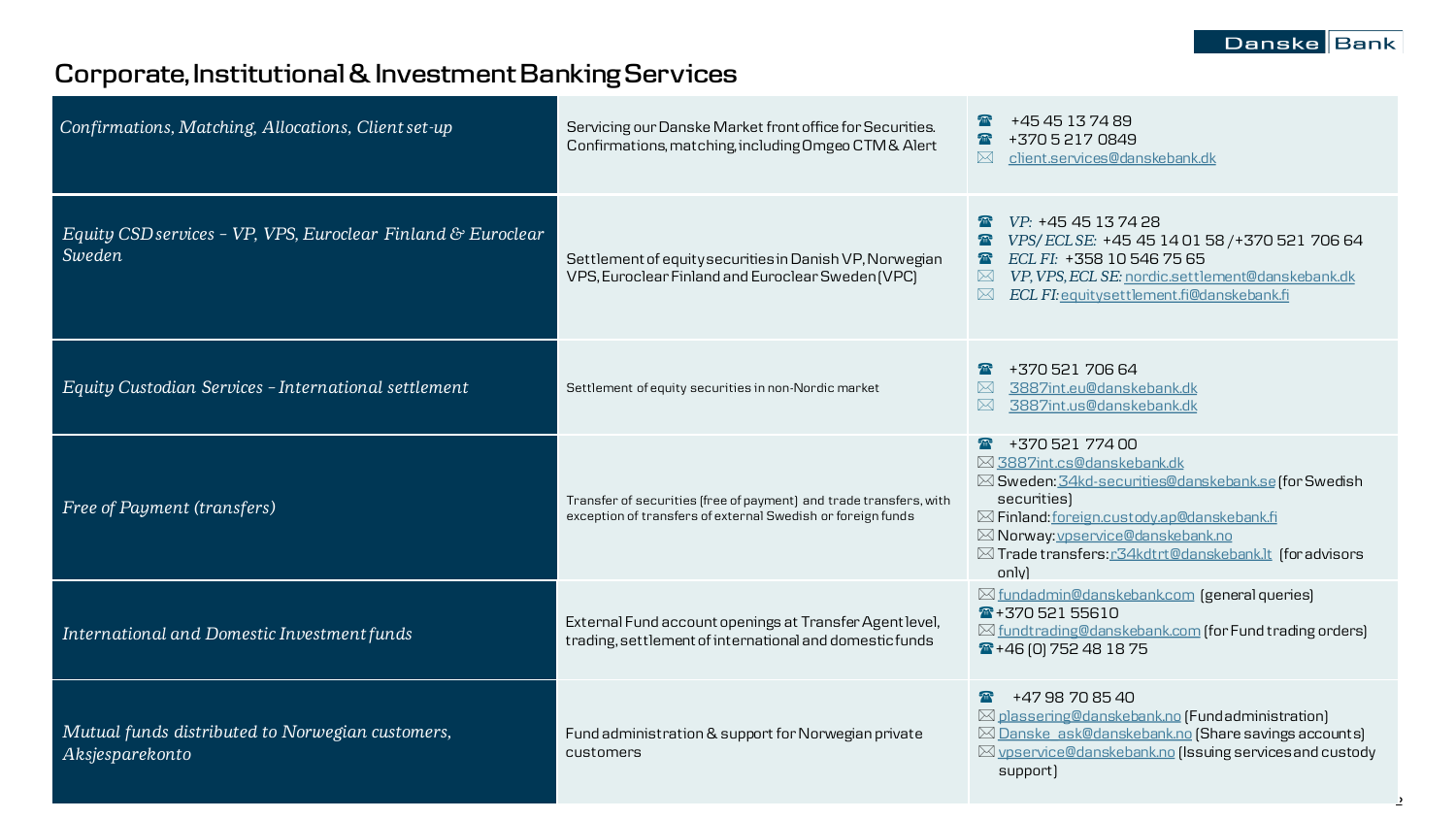### **MarketsServices**

| <b>OTC</b> Derivatives settlement                                                    | IRS, CCS, FRA, CDS, IRG, NDF, FX OPT, CMDTY, EQ<br>OPT, TRS                                                           | +370 521 776 76<br>otcderivatives@danskebank.dk<br>$\bowtie$                                                                                                                                                                           |
|--------------------------------------------------------------------------------------|-----------------------------------------------------------------------------------------------------------------------|----------------------------------------------------------------------------------------------------------------------------------------------------------------------------------------------------------------------------------------|
| ETD clearing                                                                         | Exchange Traded Futures, Options and Forwards,<br><b>ETD Execution fees</b>                                           | +45 45 14 62 55<br>etdclearing@danskebank.com<br>$\bowtie$                                                                                                                                                                             |
| Emir trade reporting                                                                 | More information:<br>www.danskebank.com/EMIR                                                                          | emir-tradereporting@danskebank.com<br>$\bowtie$                                                                                                                                                                                        |
| Foreign Exchange Settlement, CLS settlements                                         | Spot, FX forward, CLS settlements, Netting,<br>Matching                                                               | +45 45 14 01 37<br>FXservices@danskebank.dk                                                                                                                                                                                            |
| <b>CLS</b> settlements                                                               | CLS I/O swaps (Night shift)                                                                                           | +37060532316<br>+37060015376<br>+37069292094<br>+37061653188<br>FXservices@danskebank.dk                                                                                                                                               |
| Money Market Settlement                                                              | Deposits, Placements, CD, Finnish Money Market<br>queries, Self-funding                                               | $\frac{1}{2}$ +4545140138<br>MMservices@danskebank.dk<br>$\boxtimes$                                                                                                                                                                   |
| Fixed Income CSD services -<br>Denmark, Norway, Euroclear Finland & Euroclear Sweden | Settlement of fixed income securities in Danish VP,<br>Norwegian VPS, Euroclear Finland and Euroclear<br>Sweden (VPC) | VP: +45 45 13 74 28<br>VPS/ECLSE: +45 45 14 01 58<br>ECL FI: +358 10 546 75 65<br>$\overline{\mathbf{m}}$<br>VP, VPS, ECL SE: nordic.settlement@danskebank.dk<br>$\bowtie$<br>$\boxtimes$<br>ECL FI: equitysettlement.fi@danskebank.fi |
| Fixed Income in CSD services -<br>Euroclear settlement                               | Settlement of fixed income securities and iShares (EFT's) in<br>Euroclear                                             | +45 45 13 74 29<br>$\boxtimes$ 3887int.ec@danskebank.dk                                                                                                                                                                                |
| Fixed Income Custodian services - International settlement                           | Settlement of Fixed Income securities in non-Nordic markets                                                           | +370 5 2170664<br>3887int.eu@danskebank.dk<br>$\boxtimes$<br>$\boxtimes$<br>3887int.us@danskebank.dk                                                                                                                                   |